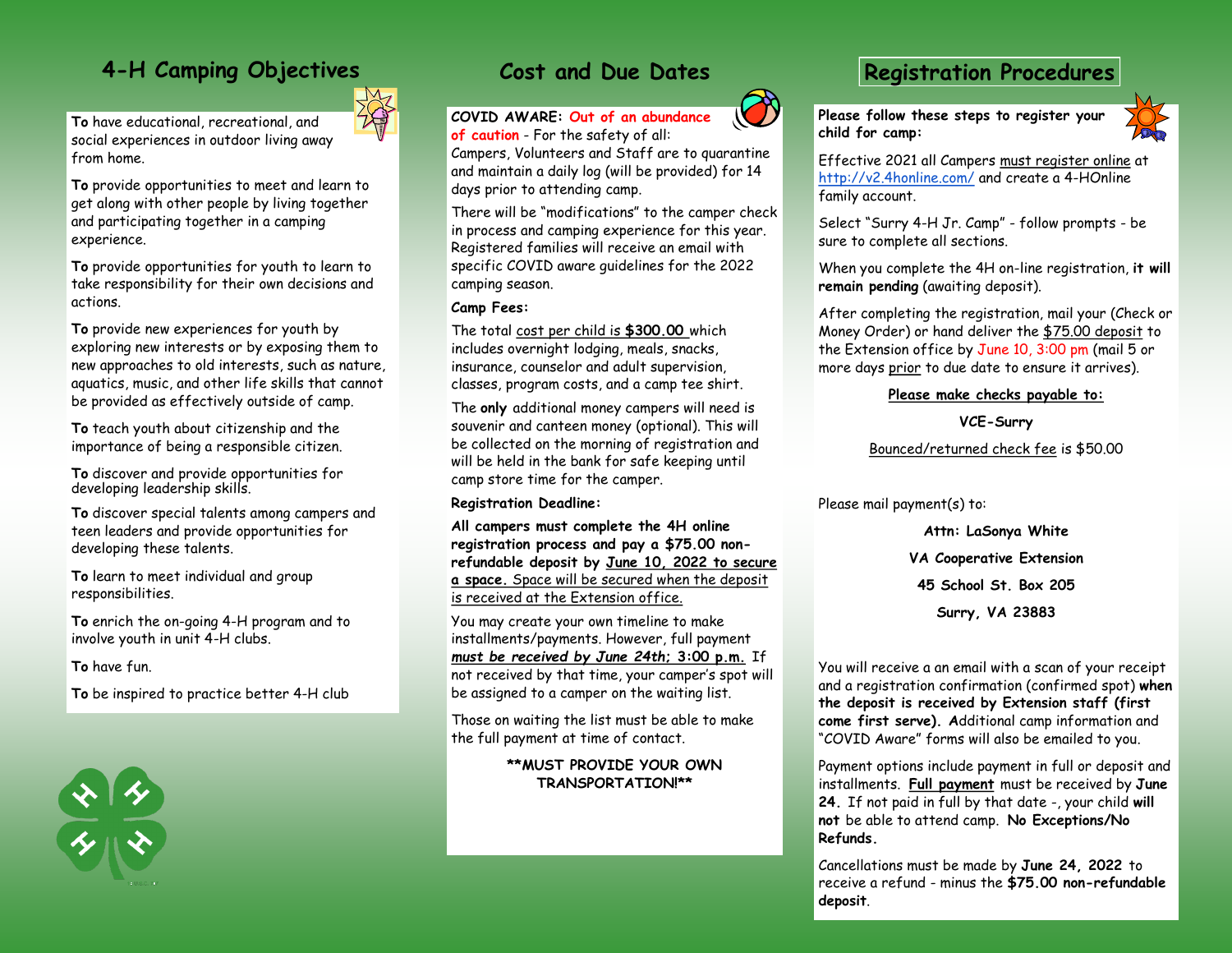## **What is 4-H Camp?**

## **What is 4-H Camp?**

Jr. 4-H Camp is a 5 day residential 4-H camping fun opportunity to learn skills through handson experiences for youth ages 9-13. 4-H camping is cooperative group living in a natural environment, which focuses on the individual's social, spiritual, mental, and physical development. The camping program helps youth build self-esteem, and challenges them to be innovative and creative. The purpose of 4-H camping is to develop life skills using fun, educational programs and activities. The six (6) major life skills that are emphasized at Jr. 4- H Camp are:

- **Understanding Self**
- **Communicating and Relating to Others**
- **Acquiring, Analyzing, and Using Information**
- **Problem Solving and Decision Making**
- **Managing Resources**
- **Working with Others**

In addition, 4-H camping exposes youth to educational and recreational experiences in a wide variety of programmatic areas, along with a dance, a talent show, arts and crafts, swim and recreation time, special evening events, songs and games, and more.

#### **We offer these and other classes:**

| Archery                 | Riflery        | <b>Theatrical Arts</b>    |
|-------------------------|----------------|---------------------------|
| Swimming                | Canoeing       | <b>Outdoor Adventures</b> |
| <b>Challenge Course</b> | Marine Science | Arts & Crafts             |
| Multimedia              | Leather-craft  | <b>Team Games</b>         |
| Campfires               | Fun With Foods | Animal Science            |
| Robotics                | CIT Prep       | Shotgun                   |

#### **A Parent should know…………**

Our camp is more than just FUN! It is also:

- Accredited through the American Camping Association
- Staffed with highly qualified staff and teen and adult volunteers
- Focused on the 4-H "Learn by Doing" motto & experiential learning model

### **Junior 4-H Camp also provides:**

- Climate-Controlled Lodges with indoor showers and private restroom facilities
- An Olympic size swimming pool
- A secure setting on a 220-land acre & is bordered by a 105 acre lake
- A ratio of one counselor per seven campers

Jr. 4-H Camp is a 5 day residential 4-H camping fun opportunity to learn skills through handson experiences for youth ages 9-13. 4-H camping is cooperative group living in a natural environment, which focuses on the individual's social, spiritual, mental, and physical development. The camping program helps youth build self-esteem, and challenges them to be innovative and creative. The purpose of 4-H camping is to develop life skills using fun, educational programs and activities. The six (6) major life skills that are emphasized at Jr. 4- H Camp are:

- **Understanding Self**
- **Communicating and Relating to Others**
- **Acquiring, Analyzing, and Using Information**
- **Problem Solving and Decision Making**
- **Managing Resources**
- **Working with Others**

In addition, 4-H camping exposes youth to educational and recreational experiences in a wide variety of programmatic areas, along with a dance, a talent show, arts and crafts, swim and recreation time, special evening events, songs and games, and more.

#### **We offer these and other classes:**

| Archery          | Riflery               |         | <b>Theatrical Arts</b>    |
|------------------|-----------------------|---------|---------------------------|
| Swimming         | Canoeing              |         | <b>Outdoor Adventures</b> |
| Challenge Course | <b>Marine Science</b> |         | Arts & Crafts             |
| Multimedia       | Leather-craft         |         | <b>Team Games</b>         |
| Campfires        | <b>Fun With Foods</b> |         | <b>Animal Science</b>     |
| <b>Robotics</b>  | CIT Prep              | Shotgun |                           |

#### **A Parent should know…………**

Our camp is more than just FUN! It is also:

- Accredited through the American Camping Association
- Staffed with highly qualified staff and teen and adult volunteers
- Focused on the 4-H "Learn by Doing" motto & experiential learning model

#### **Junior 4-H Camp also provides:**

- Climate-Controlled Lodges with indoor showers and private restroom facilities
- An Olympic size swimming pool
- A secure setting on a 220-land acre & is bordered by a 105 acre lake
- A ratio of one counselor per seven campers